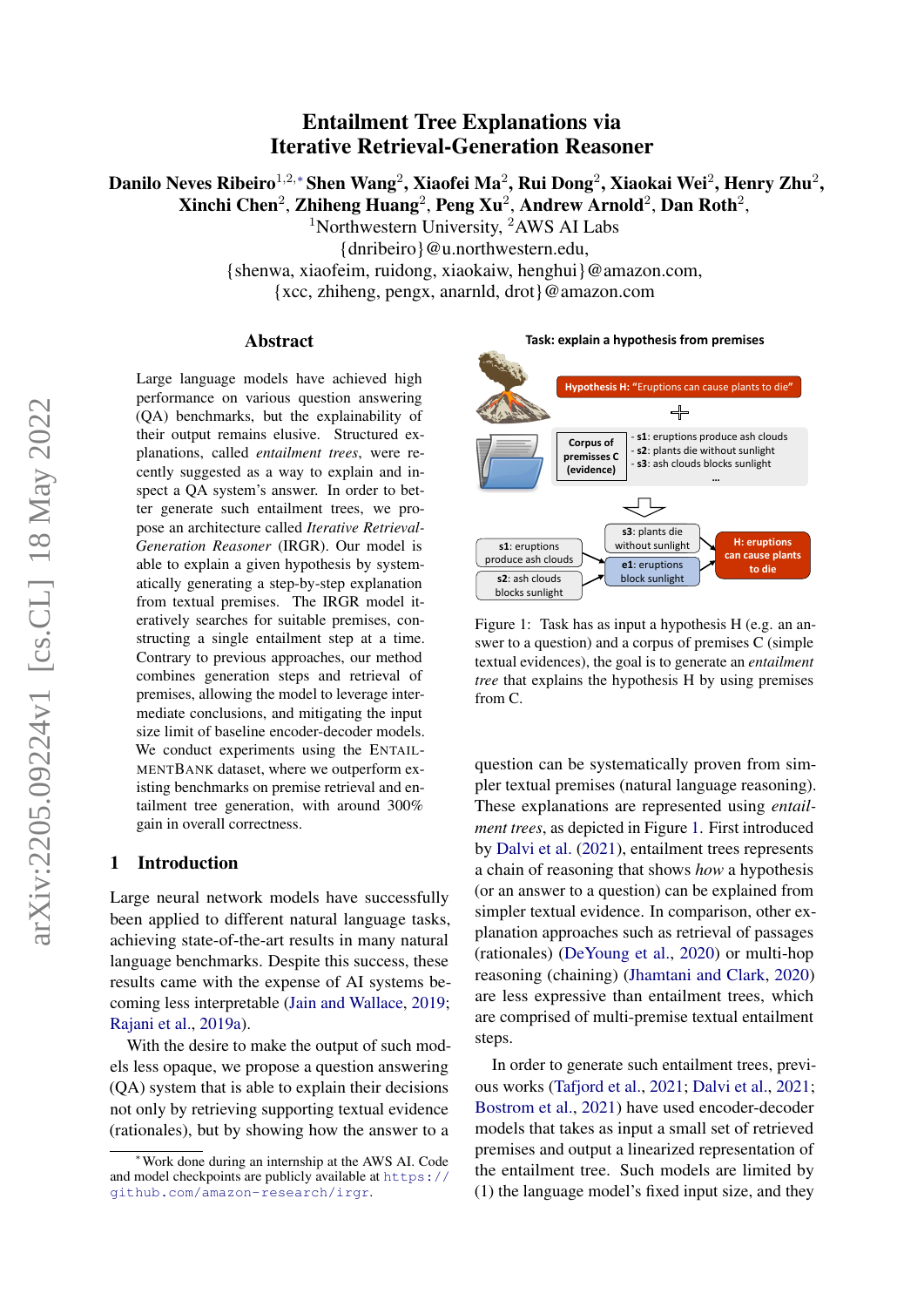<span id="page-1-0"></span>

Figure 2: Comparison among different natural language explanation approaches. The images show (A) plain textual explanations (B) retrieval of evidence passages (C) multi-hop explanations (D) entailment trees. The approach in (D) allows for more detailed inspection of the reasoning behind an explanation. Nodes in gray are retrieved from a corpus, nodes in blue are generated, and the red node is the hypothesis or answer that is being explained.

may construct incorrect proofs when the retrieval module cannot fetch all relevant premises at once (2) such approaches do not leverage the partially generated entailment trees. In contrast, we propose *Iterative Retrieval-Generation Reasoner* (IRGR), a novel architecture that iteratively searches for suitable premises, constructing a single entailment step at a time. At every generation step, the model searches for a distinct set of premises that will support the generation of a single step, therefore mitigating the language model's input size limit and improving generation correctness.

Our contributions are two-fold. First, we design a retrieval method that is able to better identify premises needed to generate a chain of reasoning, which explains a given hypothesis. Our retrieval method outperforms previous baselines by 48.3%, while allowing for a dynamic set of premises to be retrieved. Secondly, we propose an iterative retrieval-generation architecture that constructs partial proofs and augments the retrieval probes using intermediate generation results. We show that integrating the retrieval module with iterative generation can significantly improve explanations. Our proposed approach achieves new state-of-the-art result on entailment tree generation with over 306% better results on the All-Correct metric (strict comparison with golden data), while using a model with one order of magnitude fewer parameters.

## 2 Related Work

Traditionally, natural language processing (NLP) frameworks were based on white-box methods such as rule-based systems [\(Allen,](#page-8-4) [1988;](#page-8-4) [Ribeiro et al.,](#page-9-3) [2019;](#page-9-3) [Ribeiro and Forbus,](#page-9-4) [2021\)](#page-9-4) and decision trees [\(Boros et al.,](#page-8-5) [2017\)](#page-8-5), which were inherently inspectable [\(Danilevsky et al.,](#page-8-6) [2020\)](#page-8-6). More recently, large deep learning language models (black-box methods) have gained popularity [\(Song et al.,](#page-9-5) [2020;](#page-9-5) [Raffel et al.,](#page-9-6) [2020\)](#page-9-6), but their improvements in result quality came with a cost: the system's outputs lack explainability and inspectability.

There have been many attempts to mitigate this issue, including input perturbation [\(Ribeiro](#page-9-7) [et al.,](#page-9-7) [2018\)](#page-9-7) and premises selection [\(DeYoung](#page-8-2) [et al.,](#page-8-2) [2020\)](#page-8-2). One promising explanation approach is to combine the model's output with a humaninterpretable explanation. For instance, [Camburu](#page-8-7) [et al.](#page-8-7) [\(2018\)](#page-8-7) introduced the concept of natural language explanation in their e-SNLI dataset while [Rajani et al.](#page-9-8) [\(2019b\)](#page-9-8) expanded this idea to commonsense explanations. [Jhamtani and Clark](#page-9-1) [\(2020\)](#page-9-1) further explored the notion of explanation in multihop QA, where explanations contain a *chain of reasoning*, instead of simple textual explanations. Different from these explanation approaches, our work generates explanations in the form of *entailment trees*, introduced by [Dalvi et al.](#page-8-1) [\(2021\)](#page-8-1), which are composed of multi-premise textual entailment steps. Entailment trees are more detailed explanations, making it easier to inspect the reasoning behind the model's answer. Figure [2](#page-1-0) shows a diagram compering different natural language explanation methods according to their structure and use of textual evidence.

The first approach used to generate entailment trees was based on the *EntailmentWriter* model by [Tafjord et al.](#page-9-2) [\(2021\)](#page-9-2). However, their approach is limited by the input size of the encoder-decoder language models, where a fixed set of supporting facts is used to generate an explanation. Instead, our model iteratively fetches a set of premises using dense retrieval conditioned on previous entailment steps, allowing for more precise explanations.

Our work is also related to some recent approaches that combine retrieval and neural networks for QA tasks [\(Karpukhin et al.,](#page-9-9) [2020;](#page-9-9) [Guu](#page-8-8) [et al.,](#page-8-8) [2020\)](#page-8-8). The work of [Lewis et al.](#page-9-10) [\(2020\)](#page-9-10) com-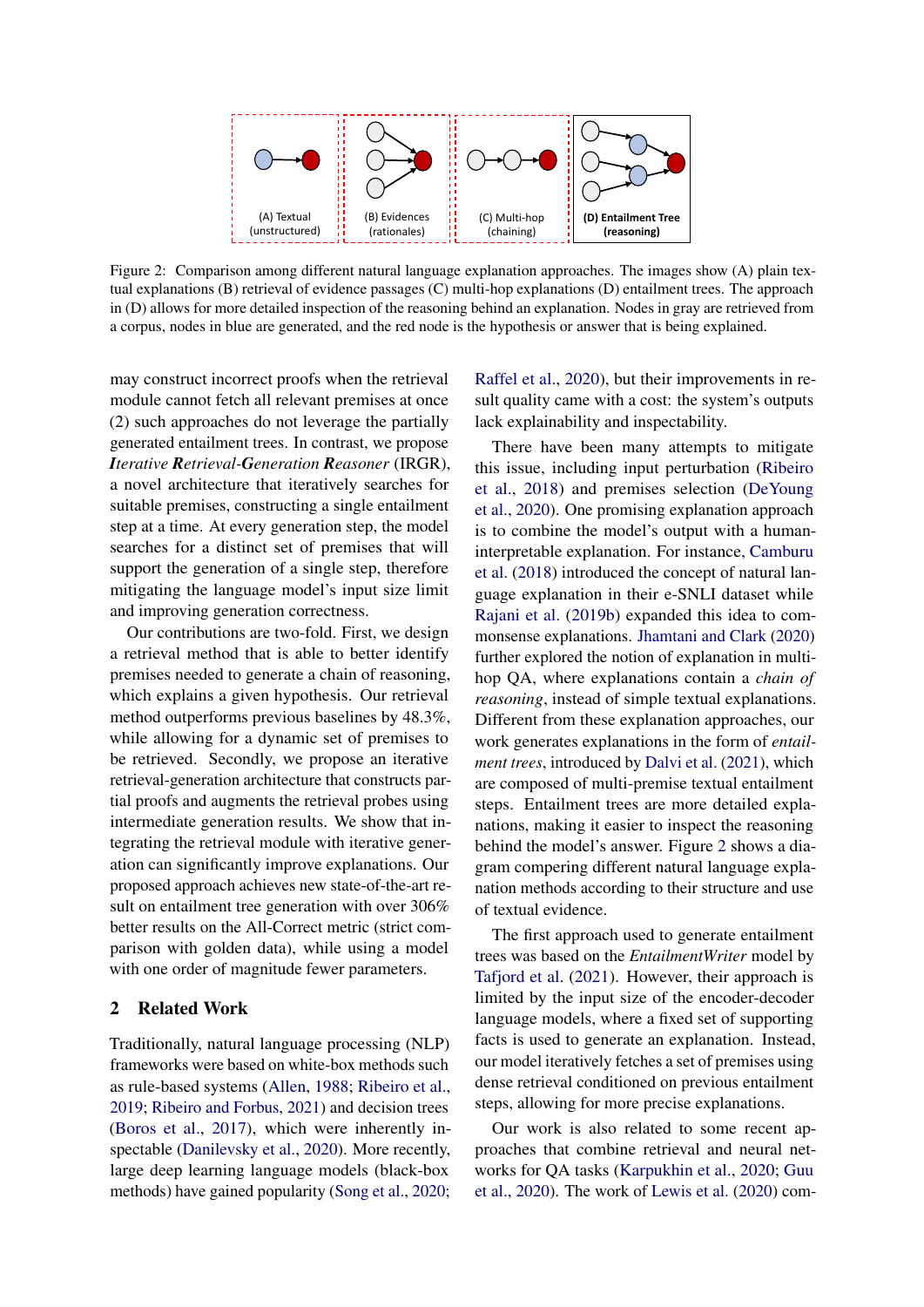<span id="page-2-0"></span>

Figure 3: IRGR is composed of two modules, IRGR-retriever and IRGR-generator. The IRGR-retriever iteratively fetches a set of premises from a corpus  $C$  in order to generate an entailment tree (structured explanation for a given hypothesis). The IRGR-generator computes a single entailment step at a time, and the intermediate generated steps are stored and used for subsequent retrieval and generation.

bined dense retrieval with encoder-decoder models, where a different set of passages were retrieved for each generated character. Conditioning the retrieval of a passage on previously retrieved passages has been explored in the context of multi-hop QA [\(Zhao et al.,](#page-10-0) [2021;](#page-10-0) [Xiong et al.,](#page-9-11) [2021\)](#page-9-11), and multi-hop explanations [\(Valentino et al.,](#page-9-12) [2021;](#page-9-12) [Car](#page-8-9)[tuyvels et al.,](#page-8-9) [2020\)](#page-8-9). However, these approaches either are not used to generate explanations or do not use inferred intermediate reasoning steps to retrieve premises.

### 3 Approach

### 3.1 Problem Definition

The problem input consists of a corpus of premises C (simple textual statements) and a hypothesis h. The objective is to generate an en**tailment tree**  $T$  that explains the hypothesis  $h$  by using a subset of the premises in  $C$  as building blocks. Entailment trees are represented as a tuple  $T = (h, \mathcal{L}, \mathcal{E}, \mathcal{S})$ , where leaf nodes  $l_i \in \mathcal{L}$  are retrieved from the corpus (i.e.  $\mathcal{L} \subseteq C$ ), internal tree nodes  $e_i \in \mathcal{E}$  are intermediate conclusions (new sentences not present in corpus  $C$ , note that intermediate conclusions are generated by the model), and  $s_i \in S$  is a list of **entailment steps** that can explain the hypothesis  $h$ , which is always the tree root and the final conclusion. An illustration of the problem and expected entailment tree can be found in Figure [1.](#page-0-0)

Each entailment step  $s_i$  represents one inference step from a conjunction of premises to a conclusion. For instance, " $l_1 \wedge l_2 \Rightarrow e_1$ " or " $l_1 \wedge l_2 \wedge e_1 \Rightarrow h$ " could be valid entailment steps in  $S$ . Note that the

root of  $T$  is always the node representing  $h$ .

#### 3.2 Architecture

Our approach, which we call *Iterative Retrieval-Generation Reasoner* (IRGR), consists of two modules, the IRGR-retriever and the IRGR-generator. The initial input to the model is the hypothesis  $h$  and the corpus of premises C. The generation process is performed through multiple iterations. At each iteration step  $t > 1$ the IRGR-retriever selects a subset of premises from the corpus  $\mathcal{L}_t \subseteq C$ . The IRGR-generator outputs one entailment step  $s_t$  per iteration until the entailment tree  $T$  is fully generated. Given  $S_{1:t-1} = (s_1, \ldots, s_{t-1})$  as the list of the entailment steps generated up to the previous iterations  $t - 1$ , the generator takes as input  $\mathcal{L}_t$ and  $S_{1:t-1}$  and produces the next entailment step  $s_t$ . The generation stops when the entailment step's conclusion is the hypothesis  $h$ , i.e., the proof is finished. Formally, the  $t$ -th iteration of the generation process is defined as:

$$
\mathcal{L}_t = \text{IRGR-retriever}(h, s_{t-1}) \tag{1}
$$

$$
s_t = \text{IRGR-generation}(h, \mathcal{L}_t, \mathcal{S}_{1:t-1}) \quad (2)
$$

The IRGR-retriever searches over the premises in corpus C using *dense passage retrieval* [\(Karpukhin et al.,](#page-9-9) [2020\)](#page-9-9). Meanwhile, the IRGR-generator was implemented using T5, the Text-to-Text Transformer [\(Raffel et al.,](#page-9-6) [2020\)](#page-9-6), while any other sequence-to-sequence language model could also be used. An overview of the model can be seen in Figure [3.](#page-2-0)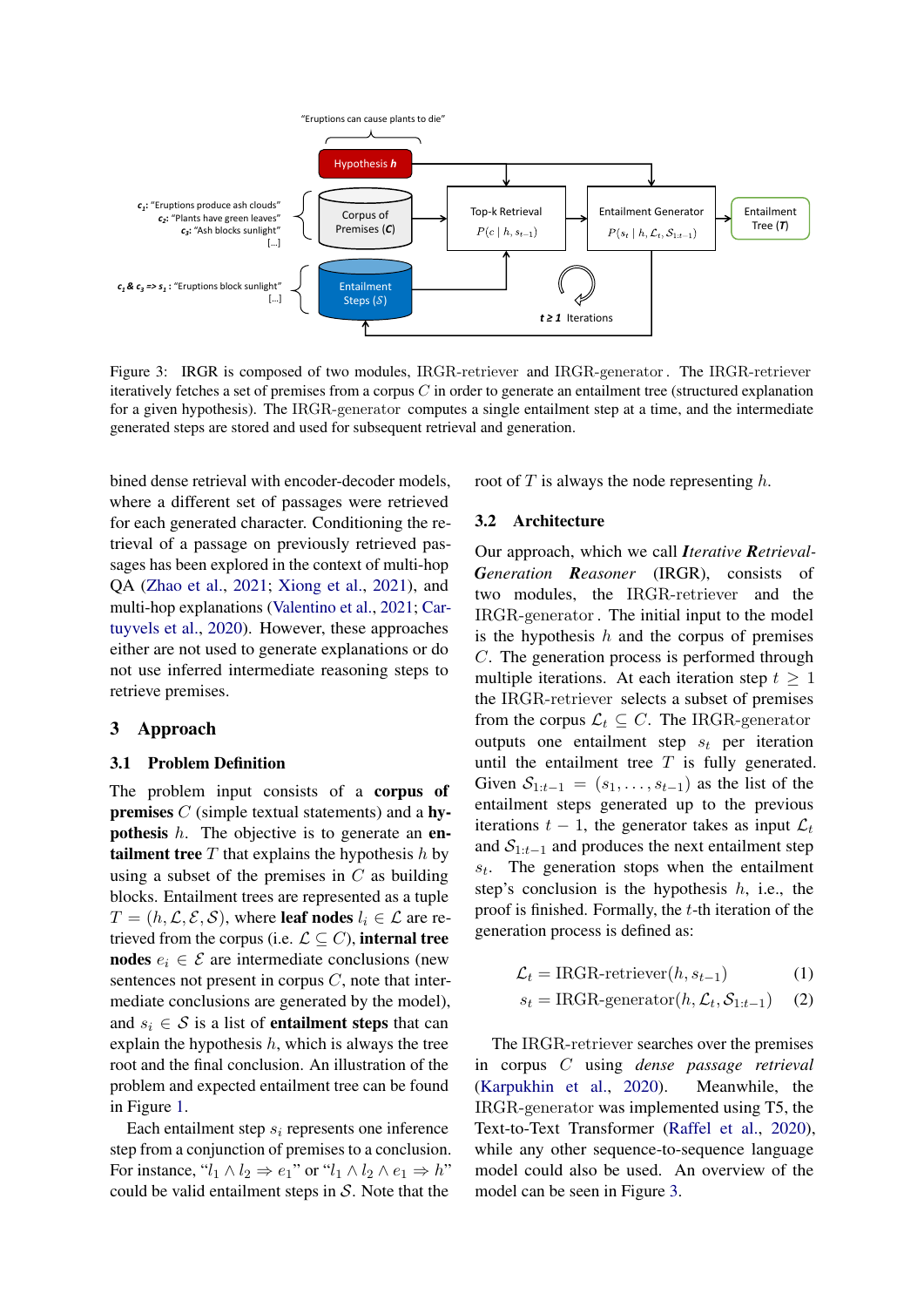#### 3.2.1 IRGR-retriever

The IRGR-retriever module proposed in this work aims to retrieve premises from the corpus C. In existing baseline models the retrieval is done in one single step, fetching a fixed set of premises before generation [\(Tafjord et al.,](#page-9-2) [2021\)](#page-9-2). However, the generation of entailment trees requires a different set of leaves for each entailment step. To address this issue, our IRGR-retriever fetches  $k_t$  premises from C to produce  $\mathcal{L}_t$  at iteration step t. Note that the size of C can be very large  $(k_t \ll |C|)$ . The value  $k_t$  is chosen such that the size of  $\mathcal{L}_t$  is small enough to fit in the context of a language model while still being large enough to fetch as many premises as possible (in our experiments, the value  $k_t$  is always below 25). We define the retrieval probability of a premise  $c \in C$  at a certain iteration step t as:

$$
P(c | h, s_{t-1}) = \frac{exp(\langle \mathbf{c}, \mathbf{q_t} \rangle)}{\sum_{c' \in C} exp(\langle \mathbf{c}', \mathbf{q_t} \rangle)}
$$
(3)

Where  $\phi$  is the sentence encoder function used to encode both premises and hypothesis, transforming the input text into a dense vector representation in  $\mathbb{R}^M$ . The values  $\mathbf{c} = \phi(c)$ ,  $\mathbf{c}' = \phi(c')$  and  $\mathbf{q_t} =$  $\phi(h, s_{t-1})$  are dense M-dimensional vectors. The operator  $\langle . \rangle$  represents the inner product between two vectors.

The encoder follows the Siamese Network architecture from [Reimers and Gurevych](#page-9-13) [\(2019\)](#page-9-13). We select a set of  $N$  positive and negative examples in the form of query-value pairs  $\{(q_j, c_j)\}_{j=1}^N$  for training. Queries  $q_i$  encode both the hypothesis h and previous entailment step  $s_{t-1}$  by concatenating their textual values. The positive examples are taken from the golden entailment trees, where  $c_j \in \mathcal{L}$ . For negative examples, we pair a query  $q_j$ with either random premises from  $C$  or premises retrieved using the not fine-tuned version of the encoder (hard negatives).

We define  $\hat{y}_i$  as the label given to the training example  $(q_i, c_j)$ . For positive examples, the label  $\hat{y}_i$  depends on how close the leaf node  $l_i \in \mathcal{L}$  is to the intermediate step  $s_{t-1}$  in the golden tree:

$$
\hat{y}_j = \begin{cases} 0, & \text{if negative} \\ \lambda, & \text{if positive and } l_i \notin \text{ant}(s_{t-1}) \\ 1, & \text{if positive and } l_i \in \text{ant}(s_{t-1}) \end{cases}
$$
 (4)

Where  $ant(s_{t-1})$  denotes the set of antecedents in some entailment step  $s_{t-1}$ , and  $l_i \in \text{ant}(s_{t-1})$ means that the leaf node  $l_i$  is used in the entailment

<span id="page-3-0"></span>

Figure 4: Entailment tree example showing how some retrieval examples are challenging. Leaf sentences are not always directly related to hypothesis.

 $\overline{a}$ 

<span id="page-3-1"></span>

| <b>Algorithm 1: Conditional Retrieval</b>              |
|--------------------------------------------------------|
| <b>Data:</b> hypothesis $h$ , corpus $C$ , number of   |
| retrieved premises $k_0$                               |
| <b>Result:</b> retrieved premises $\mathcal{L}_0$      |
| <b>Parameter:</b> conditioning factor $\omega$         |
| $Q \leftarrow \{h\}$ ; /* set of queries */            |
| $\mathcal{L}_0 \leftarrow \{\};$                       |
| for $i \leftarrow 0$ to $k_0$ do                       |
| $C' \leftarrow \{c \in C : c \notin \mathcal{L}_0\};$  |
| if $i \geq \omega$ then                                |
| $l_i \leftarrow \arg \max_{(c \in C')} P(c   Q);$      |
| $Q \leftarrow Q \cup \{l_i\};$                         |
| else                                                   |
| $l_i \leftarrow \arg \max_{(c \in C')} P(c \mid h);$   |
| end                                                    |
| $\mathcal{L}_0 \leftarrow \mathcal{L}_0 \cup \{l_i\};$ |
| end                                                    |

step  $s_{t-1}$ . The value  $\lambda \in [0:1]$  is used to give lower priority to leaf nodes not relevant to the current entailment step ( $\lambda = 0.75$  gave the best results in our experiments). Finally, we fine-tune the encoder  $\phi$  by minimizing the following loss function  $L_{\phi}$ , where N is the number of training examples:

$$
L_{\phi} = \frac{1}{N} \sum_{j=1}^{N} \left( \hat{y}_{j} - \frac{\langle \phi(q_{j}), \phi(c_{j}) \rangle}{\|\phi(q_{j})\| \|\phi(c_{j})\|} \right)
$$
 (5)

One significant challenge is that for the first generation step, when  $t = 1$ , the list of previously generated entailment steps  $S_0$  is empty. The retrieval only depends on h, meaning  $\mathcal{L}_1$  =  $IRGR-retriever(h)$ . It is more difficult to retrieve premises for leaf nodes when the entailment tree's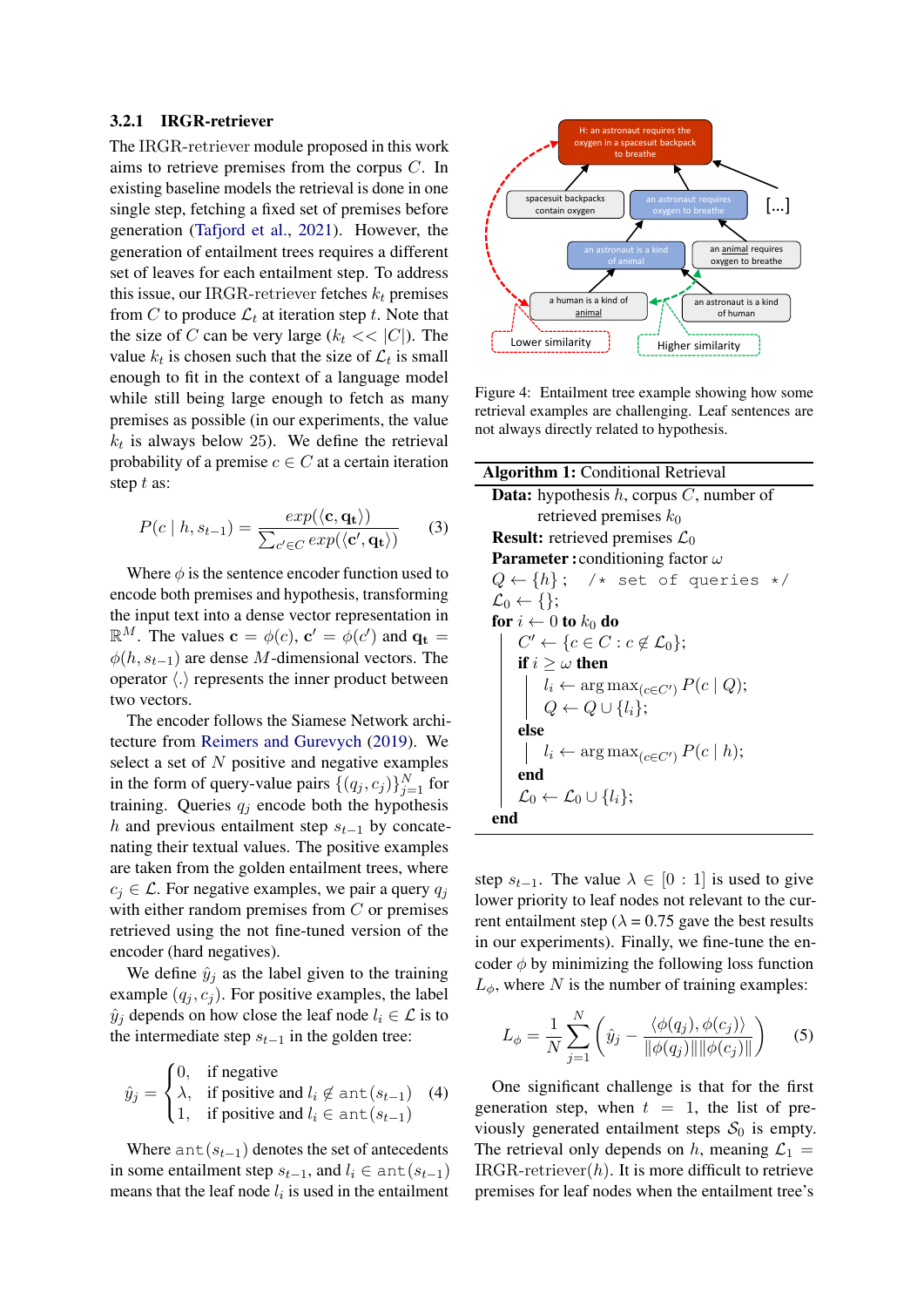depth is large since the leaf nodes have low syntactic and semantic similarity with the hypothesis  $h$ . For instance, the example in Figure [4](#page-3-0) shows how leaf node "*a human is a kind of animal*" (depth 3) is needed to build the entailment tree, but is syntactically distinct to hypothesis "*an astronaut requires the oxygen in a space suit backpack to breath*".

To mitigate this problem, we perform a conditional retrieval on the first step, where the retrieval module uses partial results as part of the query, as depicted in Algorithm [1.](#page-3-1) This algorithm assumes that leaf nodes (premises) further from the root node (hypothesis) are more similar to each other than to the root node itself. The parameter  $\omega$  (value  $\omega = 15$  yields the best results on development set) is used to split the search, such that part of the retrieved premises only depend on the hypothesis h. In contrast, the other parts of the retrieved premises depend on the hypothesis and previously retrieved premises stored in the set Q.

## 3.2.2 IRGR-generator

The IRGR-generator consists of a sequence-tosequence model that outputs one single entailment step given a context. One key aspect of this module is encoding the input and output as plain text.

Encoding Entailment Trees: Entailment trees are linearized from leaves to root. Each leaf node  $l_i \in \mathcal{L}$ , intermediate node  $e_i \in \mathcal{E}$  and root node h are encoded with the symbols "sent", "int" and "hypothesis", respectively. The entailment steps represent conjunctions with " $\&$ " and entailment with the symbol "->". For instance, the entailment tree depicted in Figure [1](#page-0-0) can be represented as:

```
"sent1 & sent2 -> int1:
Eruptions block sunlight;
sent3 & int1 -> hypothesis;"
```
Note that the text of intermediate nodes have to be explicitly represented, since they are not part of the corpus C. Ultimately, they have to be generated by the model. The input to the model encodes the hypothesis h and retrieved premises  $l_i^t \in \mathcal{L}_t$ , which are straightforwardly encoded as follows:

```
"hypothesis: Eruptions can
cause plants to die;
sent1: eruptions emit lava
sent2: eruptions produce ash
clouds
sent3: [...];"
```
<span id="page-4-0"></span>

| Method                                                              |                | R@25 All-Correct        |
|---------------------------------------------------------------------|----------------|-------------------------|
| Okapi BM25<br><b>EntailmentWriter</b>                               | 45.01<br>59.76 | 22.35<br>34.70          |
| IRGR-retriever (sing.)<br>IRGR-retriever (cond.)<br>IRGR-retriever* | 64.41<br>68.28 | 40.29<br>44.70<br>51.47 |

Table 1: Retrieval results. The methods with \* retrieves more than 25 premises from corpus.

When a leaf sentence  $l_t^i$  is used in the entailment step, it is removed from the context for the following step, and the premise sent identifier is not used to encode new retrieved premises. A detailed example of input and output for the IRGR-generator module is shown in Appendix [A.3.](#page-10-1)

## 4 Experiments

### 4.1 Datasets

We evaluate our architecture on the ENTAILMENT-BANK dataset [\(Dalvi et al.,](#page-8-1) [2021\)](#page-8-1), which is comprised of 1,840 questions (each associated with a hypothesis  $h_i$  and entailment tree  $T_i$ ) with 5,881 total entailment steps. On average, each entailment tree has 7.6 nodes (including leaf, intermediate, and root) and around 3.2 entailment steps. The corpus of premises C has around 11K entries and is derived from the WorldTree V2 [\(Xie et al.,](#page-9-14) [2020\)](#page-9-14) in addition to a few premises created by the EntailmentBank annotators.

## 4.2 Evaluation Metrics

#### 4.2.1 Retrieval

We evaluate our IRGR-retriever module using two different sets of metrics. The first one is "Recall at k" (R@k), a standard evaluation metric for information retrieval. The second metric "All-Correct" is more strict, and the results are only considered correct if all the premises from the golden tree are retrieved. Formally, given the retrieved premises  $\mathcal L$  and the set of gold premises  $\mathcal L^*$ , the metrics R@k is given by  $|\mathcal{L} \cap \mathcal{L}^*| / |\mathcal{L}^*|$ , and the metric All-Correct is 1 if  $|\{x \in \mathcal{L}^* : x \notin \mathcal{L}\}| = 0$ , or 0 otherwise. For our experiments, we consider k  $= 25$  since that's roughly the maximum number of sentences that can fit in the T5 language model's 512 tokens context.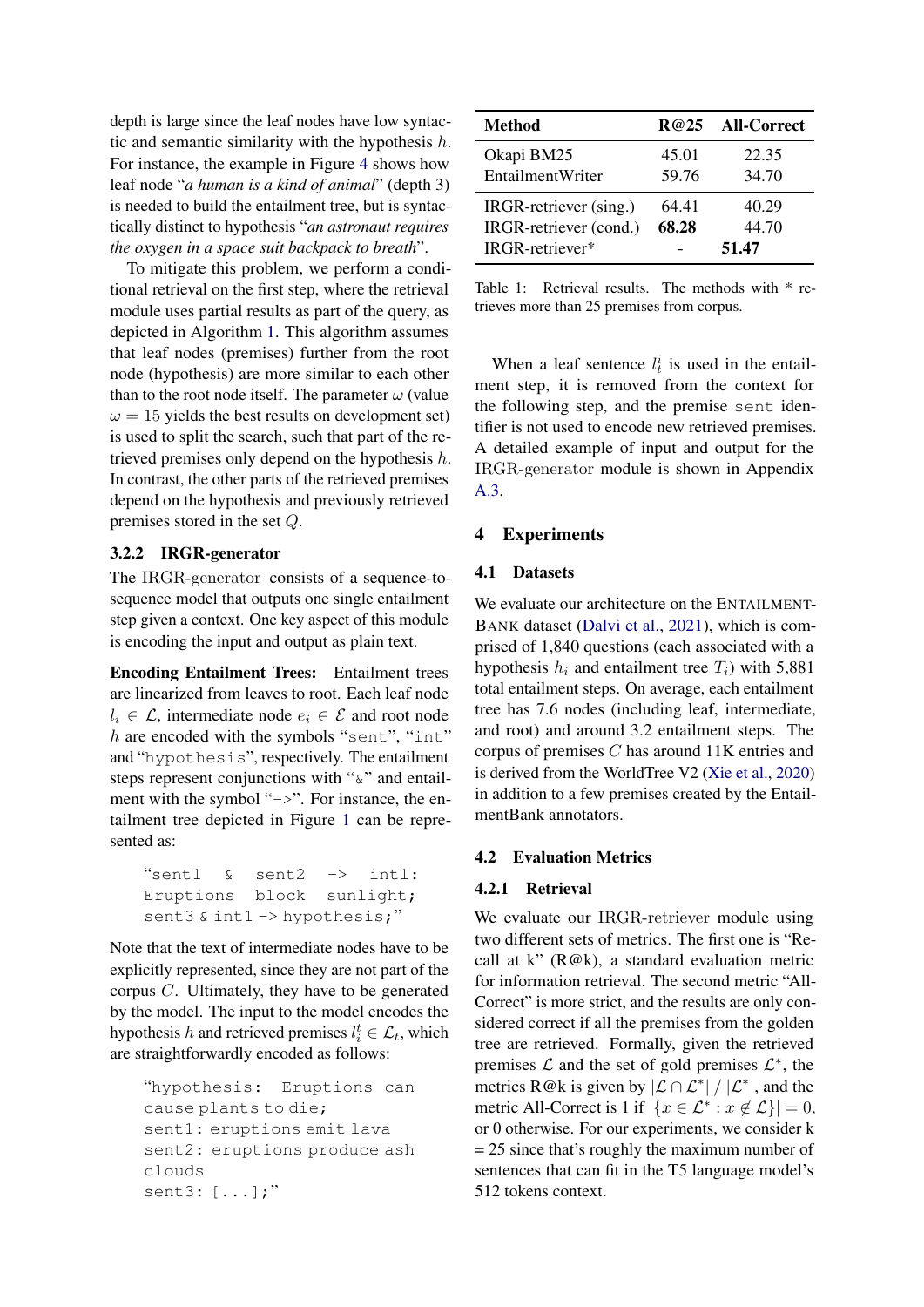<span id="page-5-0"></span>

|                         | <b>Leaves</b> |            | <b>Steps</b> |     |             | <b>Intermediates</b>                      | <b>Overall</b> |
|-------------------------|---------------|------------|--------------|-----|-------------|-------------------------------------------|----------------|
| <b>Method</b>           | F1            |            |              |     |             | All-Cor. F1 All-Cor. F1 All-Cor. All-Cor. |                |
| EntailmentWriter        |               | $39.7$ 3.8 | 7.8          | 2.9 | 36.4        | 13.2                                      | 2.9            |
| IRGR                    |               | 45.6 12.1  | $16.3$ 11.8  |     | <b>38.8</b> | 36.5                                      | <b>11.8</b>    |
| - w/o iter.             | 46.6          | 10.0       | 11.3         | 8.2 | 36.3        | 35.6                                      | 8.2            |
| $-w$ /o iter. $&$ cond. | 36.1          | 3.8        | 6.0          | 3.2 | 27.6        | 14.7                                      | 3.2            |

Table 2: Entailment tree scores for baseline methods and IRGR, along four different dimensions (test set). F1 scores measure predicted/gold overlap, while All-Correct scores are 1 when all the predictions for a tree are correct, 0 otherwise.

## 4.2.2 Entailment Tree Generation

We adopt the evaluation metrics defined by [Dalvi](#page-8-1) [et al.](#page-8-1) [\(2021\)](#page-8-1), which compares the generated entailment tree  $T = (h, \mathcal{L}, \mathcal{E}, \mathcal{S})$  with the golden entailment tree  $T^* = (h, \mathcal{L}^*, \mathcal{E}^*, \mathcal{S}^*)$ . The metrics evaluate the correctness along four dimensions: (1) leaf nodes, (2) entailment steps, (3) generated intermediate nodes, (4) and overall correctness. The first step is to align the nodes from  $T$  with the nodes from  $T^*$  by Jaccard similarity (alignment algorithm and further details of metrics described in Appendix [A.2\)](#page-10-2). This method tries to ignore variations between predicted and gold trees that do not change the semantics of the output. The four metric dimensions are described below as follows. For each metric with F1 value, there is also a strict "All-Correct" metric that is equal to 1 when  $F1 = 1$ and 0 otherwise.

Leaf (F1, All-Correct): Tests if the predicted and golden leaf nodes match. This metric compares the sets  $\mathcal L$  and  $\mathcal L^*$  using F1 score.

Steps (F1, All-Correct): Tests if the predicted entailment steps follow the correct structure. Given that  $s_i \in S$  matches  $s_j \in S^*$  according to the alignment algorithm, tests if the premises of  $s_i$  are equal to those of  $s_i$ , and computes the F1 score according to the set of all matched steps.

Intermediates (F1, All-Correct): Tests if the sentences of the generated intermediate nodes are correct. Given that intermediate nodes  $e_i \in \mathcal{E}$  and  $e_i \in \mathcal{E}^*$  were matched by the alignment algorithm, the F1 score is computed by comparing the textual similarity between the set of the aligned and correct pairs  $e_i$  and  $e_j$ .

Overall (All-Correct): Tests all previous metrics together. The All-Correct value is only 1 if the All-Correct values for leaves, steps, and intermediates are 1. Note that this is a strict metric, and any

semantic difference between  $T$  and  $T^*$  will cause the score to be zero.

### 4.3 Implementation Details

All experiments were conducted using a machine with 4 Tesla V100 GPUs with 16GB of memory. Our code is based on HuggingFace's Transformers [\(Wolf et al.,](#page-9-15) [2020\)](#page-9-15) implementation of the t5-large model [\(Raffel et al.,](#page-9-6) [2020\)](#page-9-6). The retrieval module uses the Sentence Transformers [\(Reimers and Gurevych,](#page-9-13) [2019\)](#page-9-13) sentence embeddings by fine-tuning the all-mpnet-base-v2 encoder. Please refer to Appendix [A.1](#page-10-3) for further details on hyper-parameters and training settings.

## 4.4 Results

#### 4.4.1 Retrieval Results

We compare our retrieval module against two baselines: Okapi BM25 and the retrieval module of EntailmentWriter, which constitutes of a classifier that retrieves relevant sentences using RoBERTA [\(Liu et al.,](#page-9-16) [2020\)](#page-9-16) and performs re-ranking with Tensorflow-Ranking-BERT [\(Han et al.,](#page-8-10) [2020\)](#page-8-10).

For comparison, we break down the results of our approach (the IRGR-retriever module) into three variations. The IRGR-retriever (sing.) method retrieves premises from the corpus using a single query element, namely the hypothesis  $h$ . The **IRGR-retriever** (cond.) method performs conditioned retrieval as described by Algorithm [1.](#page-3-1) This retrieval method is not iterative and fetches a fixed set of premises per example. Finally, IRGRretriever tries to emulate the retrieval when combined with the generation module. It not only performs conditional retrieval, but also fetches a different set of premises for each iteration depending on the generated intermediate nodes. In this retrieval experiment, the IRGR-retriever uses the intermediate nodes from the golden entailment trees.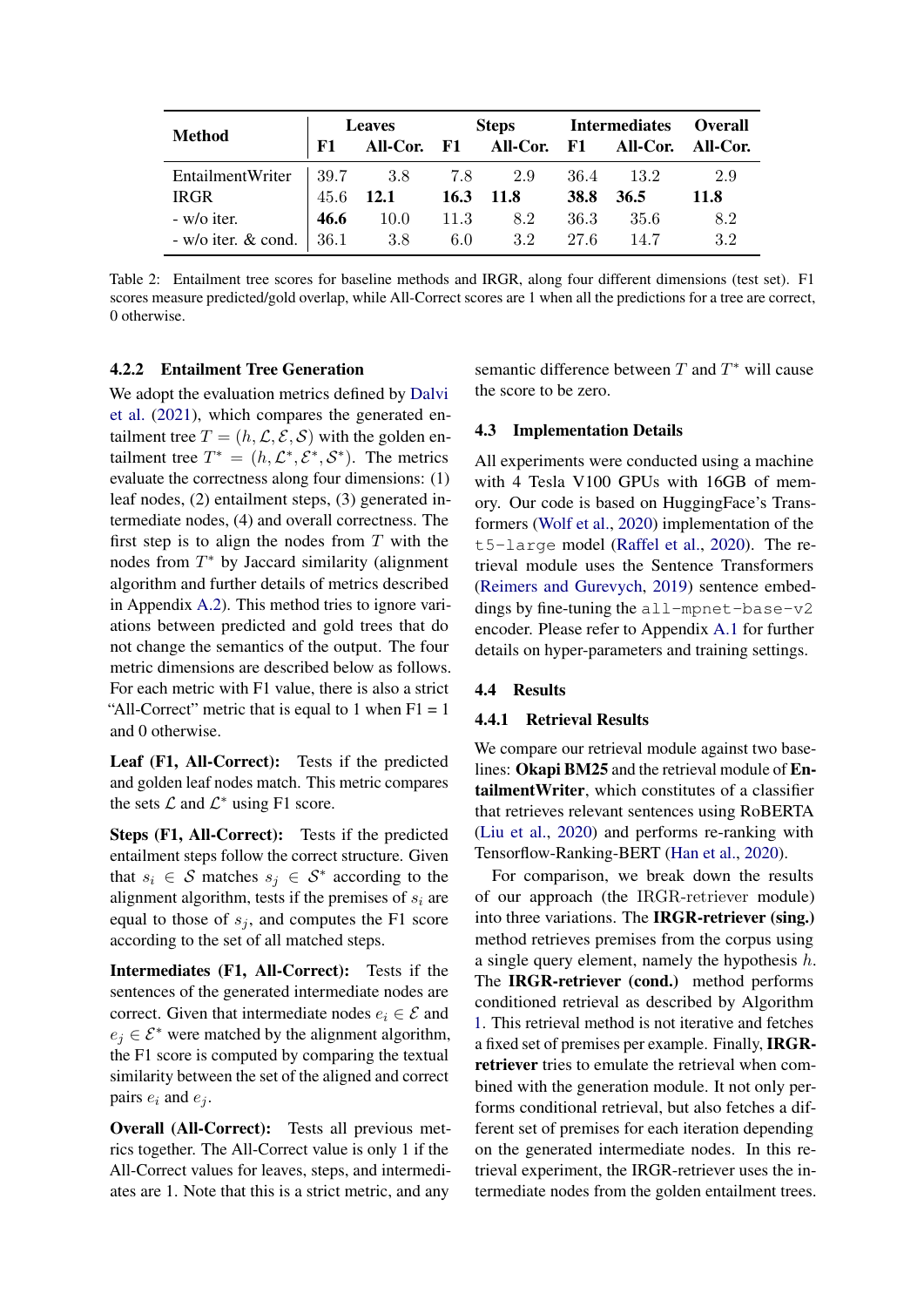<span id="page-6-0"></span>

| <b>Task</b> | <b>Method</b>                          | <b>Leaves</b> |              | <b>Steps</b> |              | <b>Intermediates</b> |                 | <b>Overall</b> |
|-------------|----------------------------------------|---------------|--------------|--------------|--------------|----------------------|-----------------|----------------|
|             |                                        | F1            | All-Cor. F1  |              | All-Cor. F1  |                      | <b>All-Cor.</b> | All-Cor.       |
| Gold        | EntailmentWriter   98.7<br><b>IRGR</b> | 97.9          | 86.2<br>89.4 | 50.5<br>50.2 | 37.7<br>36.8 | 67.6<br>62.1         | 50.3<br>45.6    | 34.4<br>32.3   |
| Gold+Dist.  | EntailmentWriter<br><b>IRGR</b>        | 84.3<br>69.9  | 38.5<br>23.8 | 35.7<br>30.5 | 23.5<br>22.3 | 62.6<br>47.7         | 50.9<br>56.5    | 22.4<br>22.0   |

Table 3: Entailment tree scores for baseline methods and IRGR, along four different dimensions (test set). The "Gold" and "Gold+Dist." tasks do not require retrieval and evaluates solely on the model's entailment tree generation capabilities.

Therefore, IRGR-retriever results should be considered an upper bound since the generator might not produce the desirable intermediate steps used for queries.

Table [1](#page-4-0) shows the R@25 and All-Correct metrics results for different methods. Our premise retrieval module performs consistently better than baselines. For instance, the "IRGR-retriever (cond.)" outperforms the retriever from EntailmentWriter by 14.2% on R@25 and 28.8% on All-Correct metric. Note that "IRGR-retriever" may retrieve a variable number of premises (greater than 25), so we are not reporting R@25 for this method.

### 4.4.2 Entailment Tree Generation Results

We compare our method against EntailmentWriter baseline model on entailment tree generation. As shown in Table [2,](#page-5-0) our method outperforms the EntailmentWriter in all metrics. The overall tree structure better matches the golden tree, where the score for Overall All-Correct metric has an impressive increase of over 300.0%. Note that EntailmentWriter uses the T5-11B model, which has around 10 times more parameters than our model.

We also show the ablation results of combining different retrieval modules with our proposed generation module on Table [2.](#page-5-0) The "w/o iter." method does not iteratively retrieve premises, relying on one-shot retrieval at the beginning of the generation. As for the "w/o iter. & cond." method, the model does not use the conditioned retrieval, only relying on the trained dense retrieval with the hypothesis  $h$ as the query instead.

The work of [Dalvi et al.](#page-8-1) [\(2021\)](#page-8-1) defines two other simplified entailment tree generation tasks for further ablation studies. We report the results for what they define as "Task-1" and "Task-2", which are generation tasks where the golden premises are given as input, disregarding the retrieval component. Results in Table [2](#page-5-0) report what they define

as "Task-3". For clarity, we rename "Task-1" and "Task-2" to "Gold" and "Gold+Dist.", respectively, and show the results in Table [3.](#page-6-0) In the "Gold" task, each context uses the golden leaves as input, while the "Gold+Dist." task uses the golden leaves plus some distractors (up to 25 distractors). When comparing models with the same number of parameters (we use their reported T5-large results), the generation results without retrieval are roughly the same as the EntailmentWriter method. This experiment shows that the iterative generation can create accurate explanations compared to a single pass generation when using golden retrieved premises.

### 4.5 Results Breakdown

We investigate how well the system performs relative to the number of steps in the gold tree. Figure [5](#page-7-0) contains two graphs with results breakdown. The graph on the top shows the all-correct metric values for all three tasks (golden, golden + distractors, and retrieval). The bottom graph shows all F1 metrics (leaves, steps, and intermediates), but only for the "retrieval" task.

The results demonstrate that generating entailment trees becomes increasingly difficult as the size of the tree increases. The IRGR model cannot perfectly predict trees with more than four steps for any of the three different tasks. For the "retrieval" task (without the golden leaf sentences provided as input), the IRGR model cannot successfully generate trees with three or more steps. This could be explained by the fact that the all-correct metric is very strict, and missing or misplacing a single leaf sentence can result in an incorrect tree.

This downwards trend is also present in the "Break Down by Metrics" graph. Most noticeably, the "Intermediates (F1)" metric is especially challenging, having values close to zero for entailment trees with more than five steps. This metric is one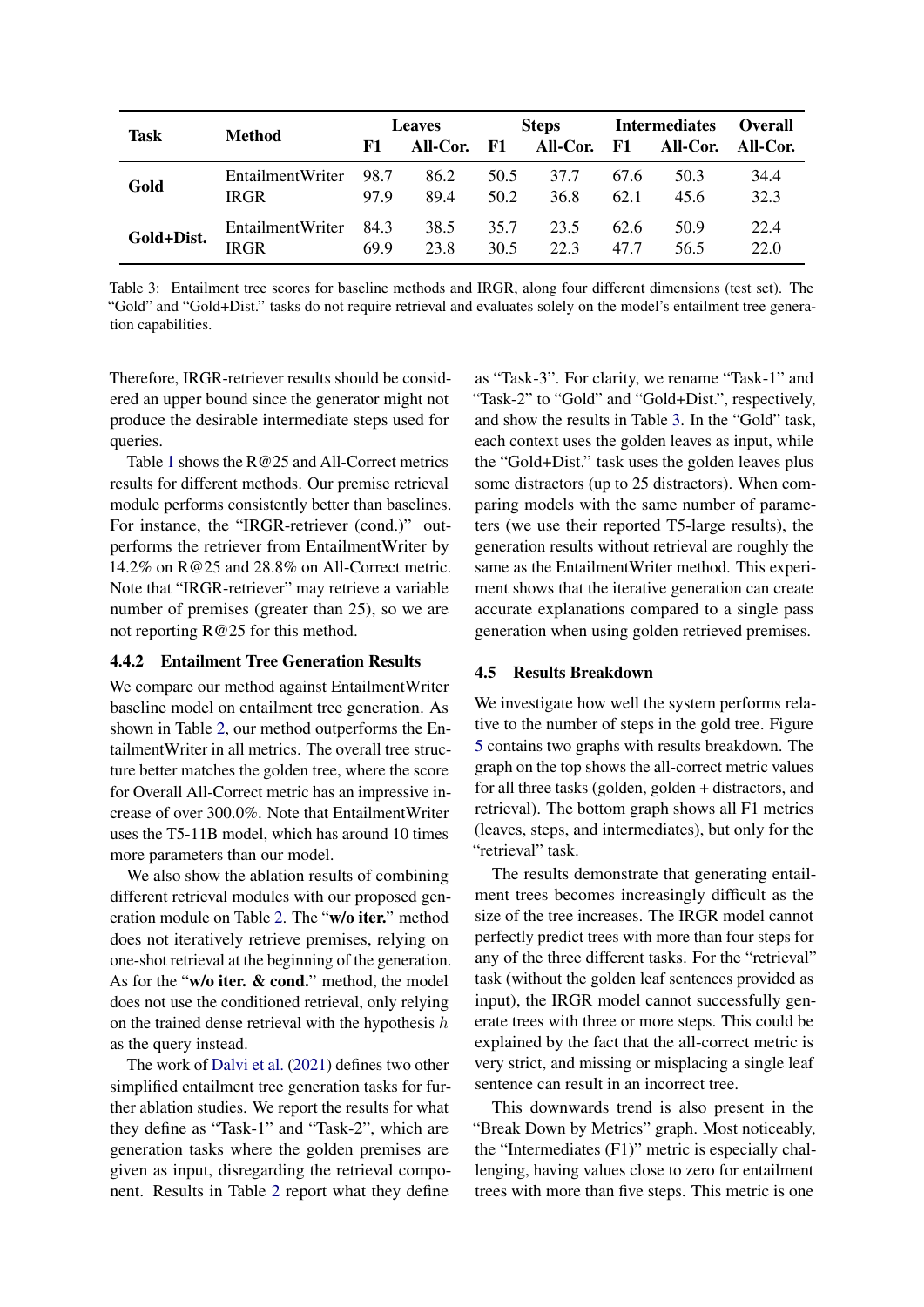<span id="page-7-0"></span>

Figure 5: Result breakdown for number of steps in explanation (entailment steps).

of the main bottlenecks that lowers the value of the "Overall All-Correct" metric.

#### 4.6 Analysis

To understand the strengths and weaknesses of our model, we conduct further analysis of the output of the IRGR. When analyzing errors in the generation of entailment trees, we use the results on the development set for the task with distractors. We manually annotate 50 predicted trees that contain some error compared to the golden tree. We categorize the different types of errors, identifying both individual generated steps errors and entailment tree errors.

## 4.6.1 Retrieval Error Analysis

We use ENTAILMENTBANK's development set to automatically compute metrics that will give us some insights into the type of errors made by the IRGR-retriever module. We use "IRGR-retriever (cond.)" to fetch a set of 25 premises for each data point, where we identify the set of true positives (correctly retrieved premises) and the set of false negatives (missing premises).

To understand if the false negatives are more challenging to retrieve than the true positives, we compute the number of overlapping uni-grams and bi-grams between premises and hypotheses in these two sets. We notice that true positives contain 28.5% more uni-gram overlap and 68.6% more bi-gram overlap to the hypothesis compared to the false negatives. These results suggest that premises lexically *dissimilar* to the hypothesis are, in theory, more challenging to retrieve.

We also investigate how the depth (number of edges in a path from the tree root) of a leaf node in the gold tree correlates to the errors of the IRGR-retriever module. We compute the average depth of true positive nodes as 2.3, while for falsenegative nodes, the average depth is 3.0. These results strengthen the idea that leaf nodes deeper in the tree tend to be harder to retrieve, as depicted in Figure [4.](#page-3-0)

### 4.6.2 Entailment Step Error Analysis

The first error case is called invalid entailment steps (56% of errors), meaning that the conclusion of a step did not follow from the premises. For instance, in "*kilogram is used to measure heavy objects*" ∧ "*an automobile is usually a heavy object*" ⇒ "*kilogram can be used to measure the mass of an automobile*", the model assumes that "measure" is the same as "measure of mass", even though that is not explicitly stated.

The second error case accounts for misevaluation and irrelevance (27% of errors). It happens when the step is correct but does not match the golden tree, or when the step is correct but is not relevant or well placed in the final entailment tree. In the third error case, labeled repetition (17% of errors), the conclusion directly copied the premises, not creating a new sentence for the intermediate step.

#### 4.6.3 Entailment Tree Error Analysis

When analyzing errors between the entire generated and golden trees, we noticed that incorrect or missing leaves (52% of errors) is the most common type of problem. For instance, when explaining the hypothesis "*light year can be used to measure the distance between the stars in milky way*" the premises "*the milky way is a kind of galaxy*" and "*a galaxy is made of stars*" are missing from the generated tree, making it impossible to explain the second part of the hypothesis.

The remaining errors are categorized as **invalid** or skipped steps (32% of errors), where the model commonly concludes an invalid conclusion from premises. This error often overlaps with missing leaves due to the fact that the model uses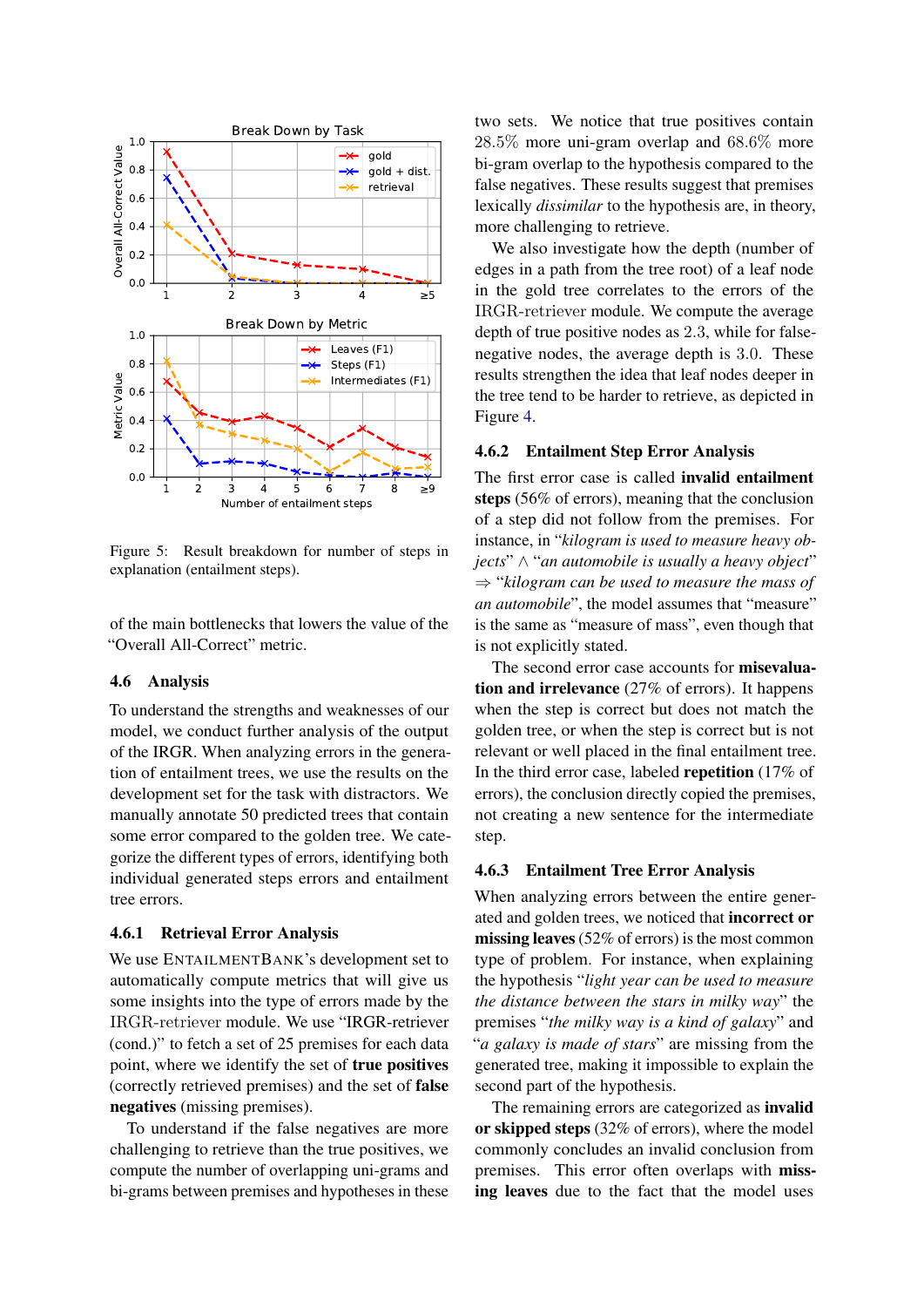fewer premises when it skips important intermediate steps; Imperfect evaluation (12% of errors), where the tree produced is valid, but does not match the golden tree; Disconnected or degenerate trees (4% of errors), where the generated output does not form a tree, or follows the desired output format.

## 5 Conclusion

As deep learning models become more ubiquitous in the natural language field, it is desirable that users can understand the model's answer by inspecting the reasoning chain from simple premises to the answer hypothesis. To generate rich, systematic explanations, we proposed a method that can iteratively generate and retrieve premises to produce entailment trees. We show how our approach has advantages over previous baselines, where the retrieved premises and generated explanations are more accurate.

In future work, we plan to improve the generation module by leveraging the structure of the entailment tree instead of relying purely on the encoder-decoder models. This idea could potentially fix the issues with "invalid entailment steps" and "repetition", which account for 73% of entailment step errors. We also plan to understand how explanations can be generated in the case of a false hypothesis, where we would expect the model to build a conclusion explaining why a statement is incorrect. It could help users verify false claims and understand the meaning behind their incorrectness.

## Acknowledgements

We are thankful to Felicity M. Lu-Hill for proofreading this paper. The research leading to this paper was supported in part by the Machine Learning, Reasoning, and Intelligence Program of the Office of Naval Research.

## **References**

- <span id="page-8-4"></span>James Allen. 1988. *Natural language understanding*. Benjamin-Cummings Publishing Co., Inc.
- <span id="page-8-5"></span>Tiberiu Boros, Stefan Daniel Dumitrescu, and Sonia Pipa. 2017. [Fast and accurate decision trees for natu](https://doi.org/10.26615/978-954-452-049-6_016)[ral language processing tasks.](https://doi.org/10.26615/978-954-452-049-6_016) In *Proceedings of the International Conference Recent Advances in Natural Language Processing, RANLP 2017*, pages 103– 110, Varna, Bulgaria. INCOMA Ltd.
- <span id="page-8-3"></span>Kaj Bostrom, Xinyu Zhao, Swarat Chaudhuri, and Greg Durrett. 2021. [Flexible generation of natural](https://doi.org/10.18653/v1/2021.emnlp-main.506)

[language deductions.](https://doi.org/10.18653/v1/2021.emnlp-main.506) In *Proceedings of the 2021 Conference on Empirical Methods in Natural Language Processing*, pages 6266–6278, Online and Punta Cana, Dominican Republic. Association for Computational Linguistics.

- <span id="page-8-7"></span>Oana-Maria Camburu, Tim Rocktäschel, Thomas Lukasiewicz, and Phil Blunsom. 2018. [e-snli: Nat](http://papers.nips.cc/paper/8163-e-snli-natural-language-inference-with-natural-language-explanations.pdf)[ural language inference with natural language expla](http://papers.nips.cc/paper/8163-e-snli-natural-language-inference-with-natural-language-explanations.pdf)[nations.](http://papers.nips.cc/paper/8163-e-snli-natural-language-inference-with-natural-language-explanations.pdf) In S. Bengio, H. Wallach, H. Larochelle, K. Grauman, N. Cesa-Bianchi, and R. Garnett, editors, *Advances in Neural Information Processing Systems 31*, pages 9539–9549. Curran Associates, Inc.
- <span id="page-8-9"></span>Ruben Cartuyvels, Graham Spinks, and Marie-Francine Moens. 2020. [Autoregressive reasoning](https://doi.org/10.18653/v1/2020.coling-main.610) [over chains of facts with transformers.](https://doi.org/10.18653/v1/2020.coling-main.610) In *Proceedings of the 28th International Conference on Computational Linguistics*, pages 6916–6930, Barcelona, Spain (Online). International Committee on Computational Linguistics.
- <span id="page-8-1"></span>Bhavana Dalvi, Peter Jansen, Oyvind Tafjord, Zhengnan Xie, Hannah Smith, Leighanna Pipatanangkura, and Peter Clark. 2021. [Explaining answers with en](https://doi.org/10.18653/v1/2021.emnlp-main.585)[tailment trees.](https://doi.org/10.18653/v1/2021.emnlp-main.585) In *Proceedings of the 2021 Conference on Empirical Methods in Natural Language Processing*, pages 7358–7370, Online and Punta Cana, Dominican Republic. Association for Computational Linguistics.
- <span id="page-8-6"></span>Marina Danilevsky, Kun Qian, Ranit Aharonov, Yannis Katsis, Ban Kawas, and Prithviraj Sen. 2020. [A](https://aclanthology.org/2020.aacl-main.46) [survey of the state of explainable AI for natural lan](https://aclanthology.org/2020.aacl-main.46)[guage processing.](https://aclanthology.org/2020.aacl-main.46) In *Proceedings of the 1st Conference of the Asia-Pacific Chapter of the Association for Computational Linguistics and the 10th International Joint Conference on Natural Language Processing*, pages 447–459, Suzhou, China. Association for Computational Linguistics.
- <span id="page-8-2"></span>Jay DeYoung, Sarthak Jain, Nazneen Fatema Rajani, Eric Lehman, Caiming Xiong, Richard Socher, and Byron C. Wallace. 2020. [ERASER: A benchmark to](https://doi.org/10.18653/v1/2020.acl-main.408) [evaluate rationalized NLP models.](https://doi.org/10.18653/v1/2020.acl-main.408) In *Proceedings of the 58th Annual Meeting of the Association for Computational Linguistics*, pages 4443–4458, Online. Association for Computational Linguistics.
- <span id="page-8-8"></span>Kelvin Guu, Kenton Lee, Zora Tung, Panupong Pasupat, and Ming-Wei Chang. 2020. REALM: Retrieval-augmented language model pre-training. *arXiv preprint arXiv:2002.08909*.
- <span id="page-8-10"></span>Shuguang Han, Xuanhui Wang, Mike Bendersky, and Marc Najork. 2020. [Learning-to-rank with BERT in](http://arxiv.org/abs/2004.08476) [tf-ranking.](http://arxiv.org/abs/2004.08476) *CoRR*, abs/2004.08476.
- <span id="page-8-0"></span>Sarthak Jain and Byron C. Wallace. 2019. [Attention is](https://doi.org/10.18653/v1/N19-1357) [not Explanation.](https://doi.org/10.18653/v1/N19-1357) In *Proceedings of the 2019 Conference of the North American Chapter of the Association for Computational Linguistics: Human Language Technologies, Volume 1 (Long and Short Papers)*, pages 3543–3556, Stroudsburg, PA, USA. Association for Computational Linguistics.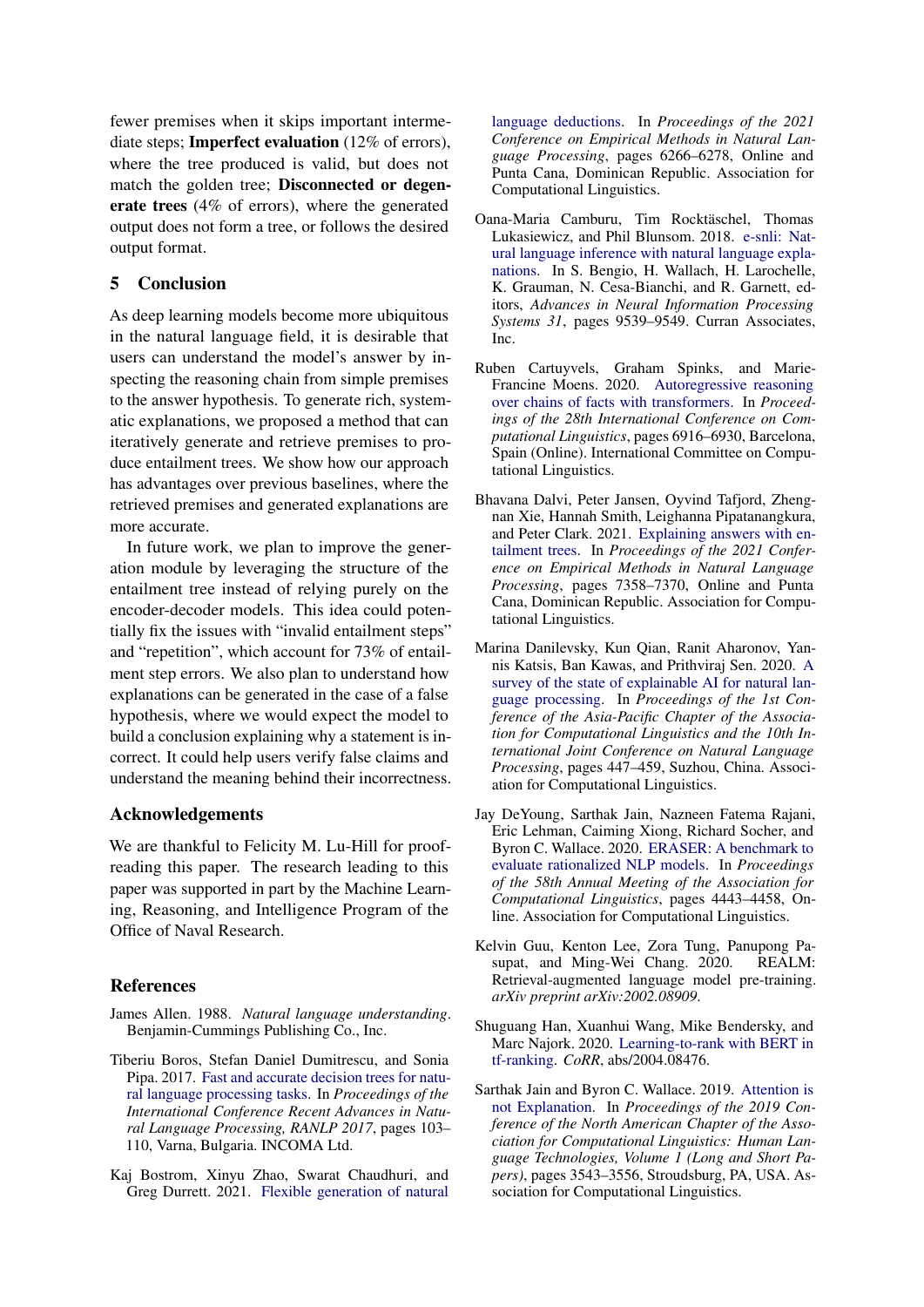- <span id="page-9-1"></span>Harsh Jhamtani and Peter Clark. 2020. Learning to explain: Datasets and models for identifying valid reasoning chains in multihop question-answering. In *Proceedings of the 2020 Conference on Empirical Methods in Natural Language Processing (EMNLP)*.
- <span id="page-9-9"></span>Vladimir Karpukhin, Barlas Oguz, Sewon Min, Patrick Lewis, Ledell Wu, Sergey Edunov, Danqi Chen, and Wen-tau Yih. 2020. [Dense passage retrieval for](https://doi.org/10.18653/v1/2020.emnlp-main.550) [open-domain question answering.](https://doi.org/10.18653/v1/2020.emnlp-main.550) In *Proceedings of the 2020 Conference on Empirical Methods in Natural Language Processing (EMNLP)*, pages 6769– 6781, Online. Association for Computational Linguistics.
- <span id="page-9-10"></span>Patrick Lewis, Ethan Perez, Aleksandra Piktus, Fabio Petroni, Vladimir Karpukhin, Naman Goyal, Heinrich Küttler, Mike Lewis, Wen-tau Yih, Tim Rocktäschel, Sebastian Riedel, and Douwe Kiela. 2020. [Retrieval-augmented generation for knowledge](https://proceedings.neurips.cc/paper/2020/file/6b493230205f780e1bc26945df7481e5-Paper.pdf)[intensive nlp tasks.](https://proceedings.neurips.cc/paper/2020/file/6b493230205f780e1bc26945df7481e5-Paper.pdf) In *Advances in Neural Information Processing Systems*, volume 33, pages 9459– 9474. Curran Associates, Inc.
- <span id="page-9-16"></span>Yinhan Liu, Myle Ott, Naman Goyal, Jingfei Du, Mandar Joshi, Danqi Chen, Omer Levy, Mike Lewis, Luke Zettlemoyer, and Veselin Stoyanov. 2020. [Ro{bert}a: A robustly optimized {bert} pretraining](https://openreview.net/forum?id=SyxS0T4tvS) [approach.](https://openreview.net/forum?id=SyxS0T4tvS)
- <span id="page-9-6"></span>Colin Raffel, Noam Shazeer, Adam Roberts, Katherine Lee, Sharan Narang, Michael Matena, Yanqi Zhou, Wei Li, and Peter J. Liu. 2020. [Exploring the limits](http://jmlr.org/papers/v21/20-074.html) [of transfer learning with a unified text-to-text trans](http://jmlr.org/papers/v21/20-074.html)[former.](http://jmlr.org/papers/v21/20-074.html) *J. Mach. Learn. Res.*, 21:140:1–140:67.
- <span id="page-9-0"></span>Nazneen Fatema Rajani, Bryan McCann, Caiming Xiong, and Richard Socher. 2019a. [Explain your](https://doi.org/10.18653/v1/P19-1487)[self! leveraging language models for commonsense](https://doi.org/10.18653/v1/P19-1487) [reasoning.](https://doi.org/10.18653/v1/P19-1487) In *Proceedings of the 57th Annual Meeting of the Association for Computational Linguistics*, pages 4932–4942, Florence, Italy. Association for Computational Linguistics.
- <span id="page-9-8"></span>Nazneen Fatema Rajani, Bryan McCann, Caiming Xiong, and Richard Socher. 2019b. [Explain your](https://doi.org/10.18653/v1/P19-1487)[self! leveraging language models for commonsense](https://doi.org/10.18653/v1/P19-1487) [reasoning.](https://doi.org/10.18653/v1/P19-1487) In *Proceedings of the 57th Annual Meeting of the Association for Computational Linguistics*, pages 4932–4942, Florence, Italy. Association for Computational Linguistics.
- <span id="page-9-13"></span>Nils Reimers and Iryna Gurevych. 2019. [Sentence-](https://doi.org/10.18653/v1/D19-1410)[BERT: Sentence embeddings using Siamese BERT](https://doi.org/10.18653/v1/D19-1410)[networks.](https://doi.org/10.18653/v1/D19-1410) In *Proceedings of the 2019 Conference on Empirical Methods in Natural Language Processing and the 9th International Joint Conference on Natural Language Processing (EMNLP-IJCNLP)*, pages 3982–3992, Hong Kong, China. Association for Computational Linguistics.
- <span id="page-9-3"></span>Danilo Ribeiro, Thomas Hinrichs, Maxwell Crouse, Kenneth Forbus, Maria Chang, and Michael Witbrock. 2019. Predicting state changes in procedural text using analogical question answering. In *7th Annual Conference on Advances in Cognitive Systems*.
- <span id="page-9-4"></span>Danilo Neves Ribeiro and Kenneth Forbus. 2021. [Com](https://openreview.net/forum?id=4TpJpZ-_gyl)[bining analogy with language models for knowledge](https://openreview.net/forum?id=4TpJpZ-_gyl) [extraction.](https://openreview.net/forum?id=4TpJpZ-_gyl) In *3rd Conference on Automated Knowledge Base Construction*.
- <span id="page-9-7"></span>Marco Tulio Ribeiro, Sameer Singh, and Carlos Guestrin. 2018. Anchors: High-precision modelagnostic explanations. In *Proceedings of the AAAI conference on artificial intelligence*, volume 32.
- <span id="page-9-17"></span>Thibault Sellam, Dipanjan Das, and Ankur Parikh. 2020. [BLEURT: Learning robust metrics for text](https://doi.org/10.18653/v1/2020.acl-main.704) [generation.](https://doi.org/10.18653/v1/2020.acl-main.704) In *Proceedings of the 58th Annual Meeting of the Association for Computational Linguistics*, pages 7881–7892, Online. Association for Computational Linguistics.
- <span id="page-9-5"></span>Kaitao Song, Xu Tan, Tao Qin, Jianfeng Lu, and Tie-Yan Liu. 2020. [Mpnet: Masked and permuted pre](https://proceedings.neurips.cc/paper/2020/file/c3a690be93aa602ee2dc0ccab5b7b67e-Paper.pdf)[training for language understanding.](https://proceedings.neurips.cc/paper/2020/file/c3a690be93aa602ee2dc0ccab5b7b67e-Paper.pdf) In *Advances in Neural Information Processing Systems*, volume 33, pages 16857–16867. Curran Associates, Inc.
- <span id="page-9-2"></span>Oyvind Tafjord, Bhavana Dalvi, and Peter Clark. 2021. [ProofWriter: Generating implications, proofs, and](https://doi.org/10.18653/v1/2021.findings-acl.317) [abductive statements over natural language.](https://doi.org/10.18653/v1/2021.findings-acl.317) In *Findings of the Association for Computational Linguistics: ACL-IJCNLP 2021*, pages 3621–3634, Online. Association for Computational Linguistics.
- <span id="page-9-12"></span>Marco Valentino, Mokanarangan Thayaparan, Deborah Ferreira, and André Freitas. 2021. Hybrid autoregressive inference for scalable multi-hop explanation regeneration. In *36th AAAI Conference on Artificial Intelligence*.
- <span id="page-9-15"></span>Thomas Wolf, Lysandre Debut, Victor Sanh, Julien Chaumond, Clement Delangue, Anthony Moi, Pierric Cistac, Tim Rault, Remi Louf, Morgan Funtowicz, Joe Davison, Sam Shleifer, Patrick von Platen, Clara Ma, Yacine Jernite, Julien Plu, Canwen Xu, Teven Le Scao, Sylvain Gugger, Mariama Drame, Quentin Lhoest, and Alexander Rush. 2020. [Trans](https://doi.org/10.18653/v1/2020.emnlp-demos.6)[formers: State-of-the-art natural language process](https://doi.org/10.18653/v1/2020.emnlp-demos.6)[ing.](https://doi.org/10.18653/v1/2020.emnlp-demos.6) In *Proceedings of the 2020 Conference on Empirical Methods in Natural Language Processing: System Demonstrations*, pages 38–45, Online. Association for Computational Linguistics.
- <span id="page-9-14"></span>Zhengnan Xie, Sebastian Thiem, Jaycie Martin, Elizabeth Wainwright, Steven Marmorstein, and Peter Jansen. 2020. [WorldTree v2: A corpus of science](https://aclanthology.org/2020.lrec-1.671)[domain structured explanations and inference pat](https://aclanthology.org/2020.lrec-1.671)[terns supporting multi-hop inference.](https://aclanthology.org/2020.lrec-1.671) In *Proceedings of the 12th Language Resources and Evaluation Conference*, pages 5456–5473, Marseille, France. European Language Resources Association.
- <span id="page-9-11"></span>Wenhan Xiong, Xiang Li, Srini Iyer, Jingfei Du, Patrick Lewis, William Yang Wang, Yashar Mehdad, Scott Yih, Sebastian Riedel, Douwe Kiela, and Barlas Oguz. 2021. [Answering complex open-domain](https://openreview.net/forum?id=EMHoBG0avc1) [questions with multi-hop dense retrieval.](https://openreview.net/forum?id=EMHoBG0avc1) In *International Conference on Learning Representations*.